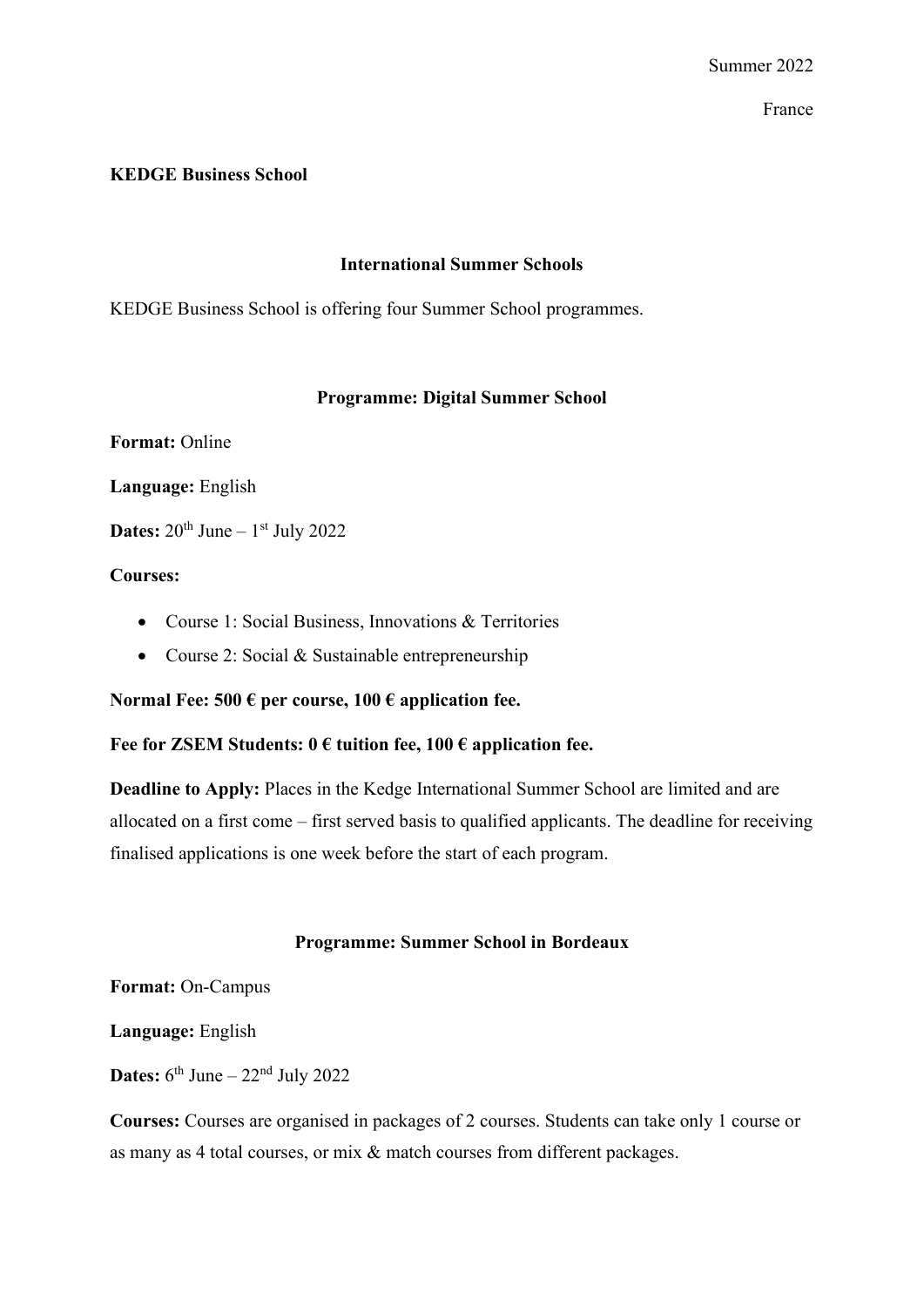PACKAGE 1 Supply Chain Management & Design: JUNE 6 - JUNE 17 Course 1 FROM JUNE 6 - 10: Design of the Supply Chain Course 2 FROM JUNE 13 - 17: Management of the Supply Chain

PACKAGE 2 Entrepreneurship: JUNE 20 - JULY 1

Course 1 FROM JUNE 20- 24: Entrepreneurial Business Model Design

Course 2 FROM JUNE 27- JULY 1: Leadership & Communication Skills for Entrepreneurs

PACKAGE 3 Value Creation & Innovation in Marketing: JULY 4 - JULY 15

Course 1 from July 4 - 8: Value Creation & Brand Management

Course 2 from July 11 - July 15: Digital Marketing for Entrepreneurs

PACKAGE 4 Tourism in France: JUNE 27 - JULY 22

Course 1 June 27 - July 8: French Wine Business

Course 2 from July 11 - 22: Oenotourism - Wine & Spirits Tourism in France

For more information regarding programme courses click [here.](https://student.kedge.edu/programmes/summer-schools/summer-schools-bordeaux/programmes)

**Normal Fee:** 1000 € per course or 1800 € for a 2-week/8 ECTS credit package

**Fee for ZSEM Students:**  $0 \in$  tuition fee,  $100 \in$  application fee.

**Deadline to Apply:** 30<sup>th</sup> April 2022 recommended, 15<sup>th</sup> May 2022 for finalised applications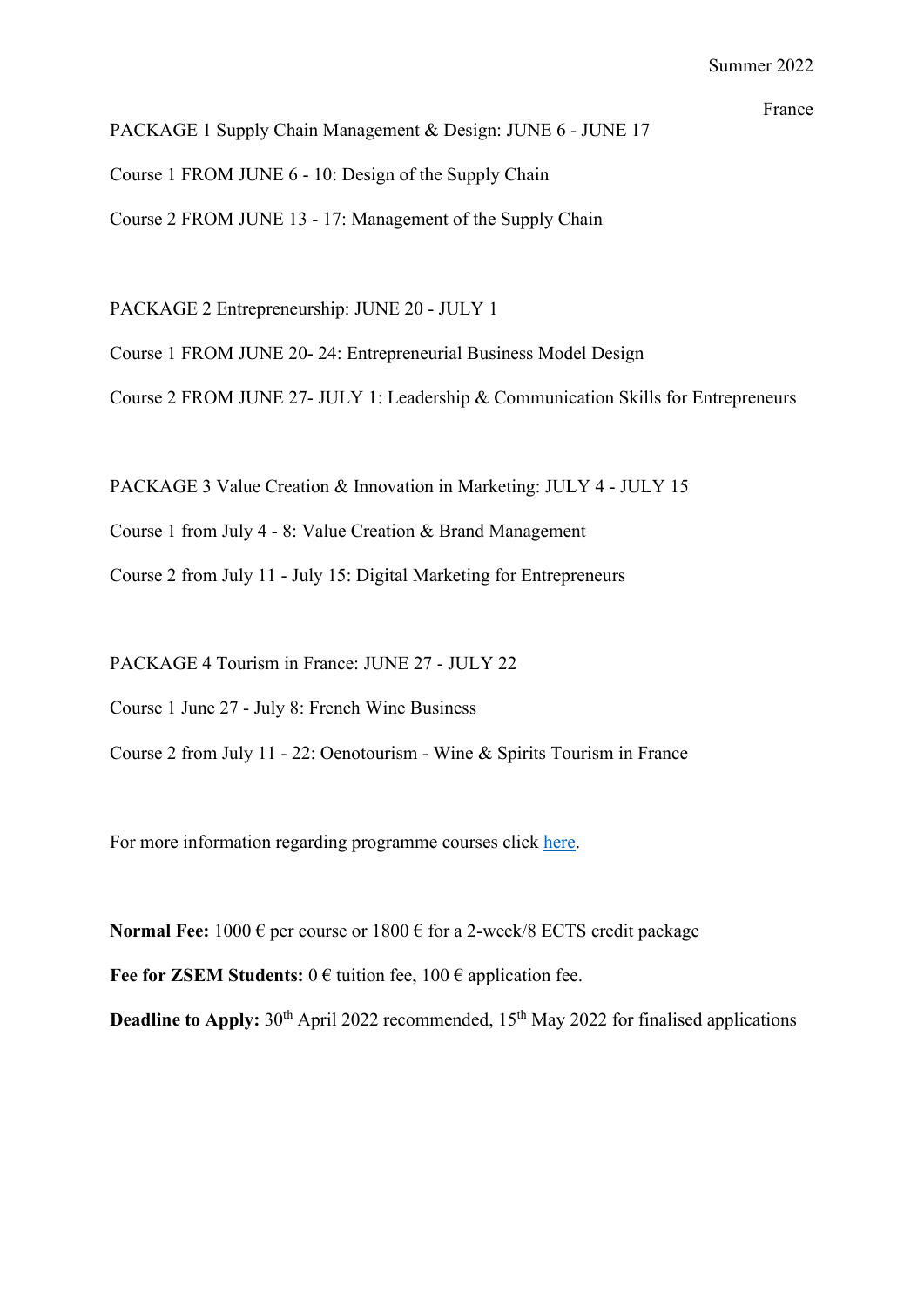## **Programme: Summer School in Paris**

**Format:** On-Campus

**Language:** English

**Dates:**  $11^{\text{th}}$  July  $-22^{\text{nd}}$  July 2022

## **Courses:**

- Course 1 from July 11 July 15: Business Analytics & Intelligence
- Course 2 from July 18 July 22: Creating Customer Value with Disruptive Technologies

**Normal Fee:**  $1000 \in \text{per course or } 1800 \in \text{for the } 2\text{-week/8 ECTS credit programme}$ 

### **Fee for ZSEM Students: 0 € tuition fee, 100 € application fee.**

**Deadline to Apply:** 30<sup>th</sup> April, 2022

#### **Programme: Summer School in Marseille**

**Format:** On-Campus

**Language:** English

**Dates:**  $6^{th}$  June –  $22^{nd}$  July 2022

**Courses:** 4 programme packages comprised of 9 different courses

PACKAGE 1: JUNE 6 – 17 – Sports Marketing, Communication & Strategic Management

Course 1: Strategic Management & Advanced Marketing for Sports Organisations

Course 2: Sports Marketing & Communication

PACKAGE 2: JUNE 13 - JUNE 24 – Design Thinking & Managing the Creative Process

Course 1: Managing the Creative Process

Course 2: Design Thinking